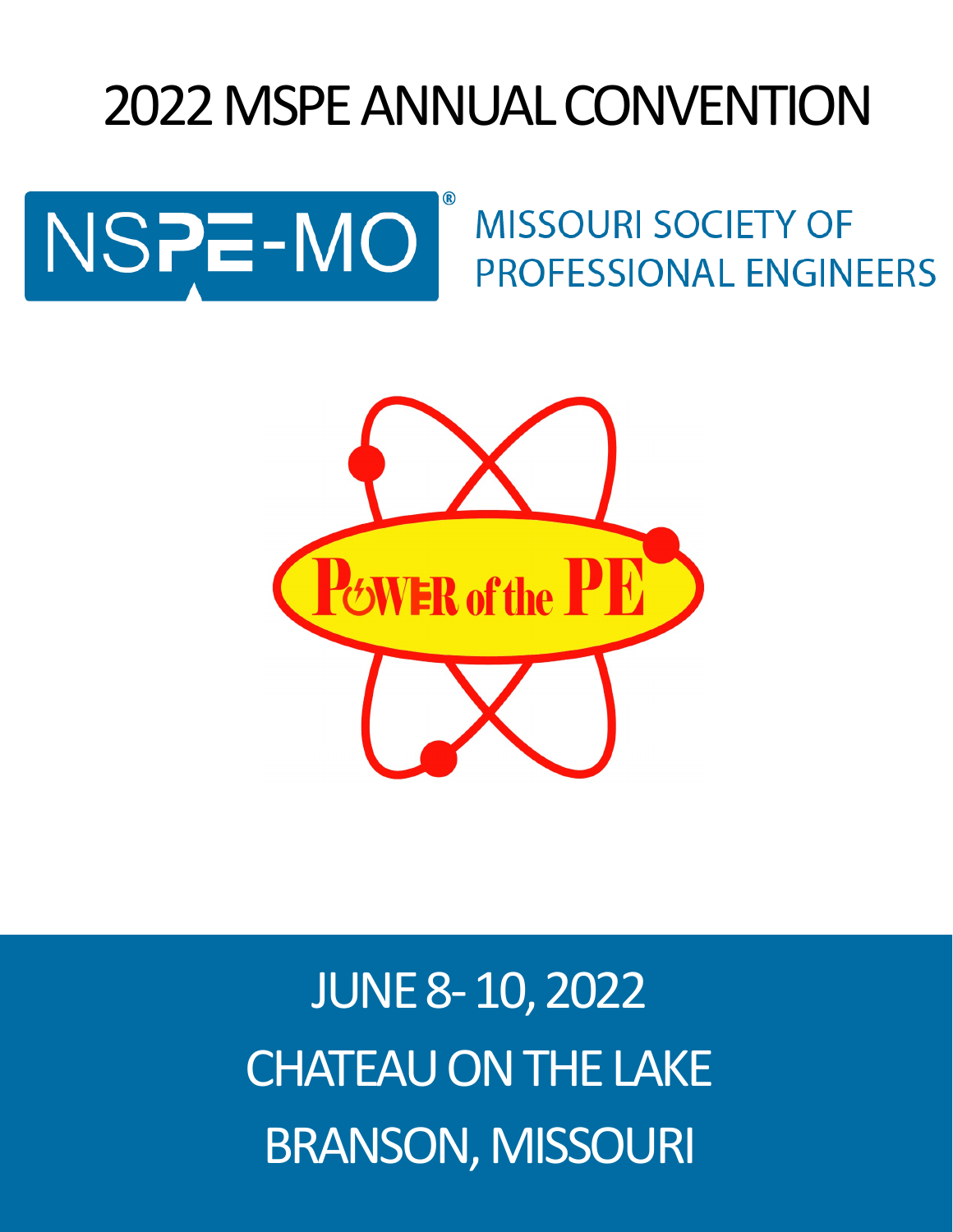## **Missouri Society of Professional Engineers 2022 Annual Convention June 8-10, 2022 Chateau on the Lake Branson, Missouri**

#### **Wednesday, June 8**

| 8:00am - 12:00pm  | <b>Registration and Check In</b>                                                                                                                                         |                                                                                            |  |
|-------------------|--------------------------------------------------------------------------------------------------------------------------------------------------------------------------|--------------------------------------------------------------------------------------------|--|
| Preconvene Area   |                                                                                                                                                                          |                                                                                            |  |
| 8:00am - 9:30am   | <b>MSPE Educational Foundation Board of Directors Meeting</b>                                                                                                            |                                                                                            |  |
| Madrid            |                                                                                                                                                                          |                                                                                            |  |
| 10:00am - 12:30pm | <b>MSPE Board of Directors Meeting</b>                                                                                                                                   |                                                                                            |  |
| Madrid            |                                                                                                                                                                          |                                                                                            |  |
| 1:00pm - 6:00pm   | <b>Golf Option - Pointe Royal Golf Course</b><br><b>Or Free Afternoon</b>                                                                                                |                                                                                            |  |
| 6:30pm - 9:30pm   | <b>Presidents / Welcome Reception</b>                                                                                                                                    |                                                                                            |  |
| Windsor           |                                                                                                                                                                          |                                                                                            |  |
| Thursday, June 9  |                                                                                                                                                                          |                                                                                            |  |
| 8:00am - 5:30pm   | Registration                                                                                                                                                             |                                                                                            |  |
| Preconvene Area   |                                                                                                                                                                          |                                                                                            |  |
| 8:30am - 9:30 am  | <b>CONCURRENT SESSIONS</b>                                                                                                                                               |                                                                                            |  |
|                   | Track 1<br><b>Kansas Citys Levees</b><br>Scott Mensing, P.E., Kansas City District,<br>Army Corps of Engineers<br>St. Moritz/Heidelberg                                  | Track 2<br>Value Engineering in Design and Construction<br>Speaker TBD<br><b>Innsbruck</b> |  |
| 9:30am - 10:30am  | <b>CONCURRENT SESSIONS</b><br>Track 1<br><b>KCMO Biosolids Program</b>                                                                                                   | Track 2<br>Virtual Reality / Augmented Reality in Design &                                 |  |
|                   | Jeff Henson, Black & Veatch<br>Doug Wachsnicht, Goodwin Brothers<br>Hannah Fodor, Carollo Engineers<br><b>Blake Anderson, KC Water Services</b><br>St. Moritz/Heidelberg | Construction<br>Steve Cline, Burns & McDonnell<br><b>Innsbruck</b>                         |  |

#### 10:30am - 11:30am **CONCURRENT SESSIONS**

Track 1 **KC Streetcar Main Street Extension**  *Jason Waldron, P.E., City of Kansas City Missouri St. Moritz/Heidelberg*

## Track 2

**Engineered to Hear**  *Michael Buechter, P.E., D.WRE, F.EWRI, Metropolitan St. Louis Sewer District Innsbruck*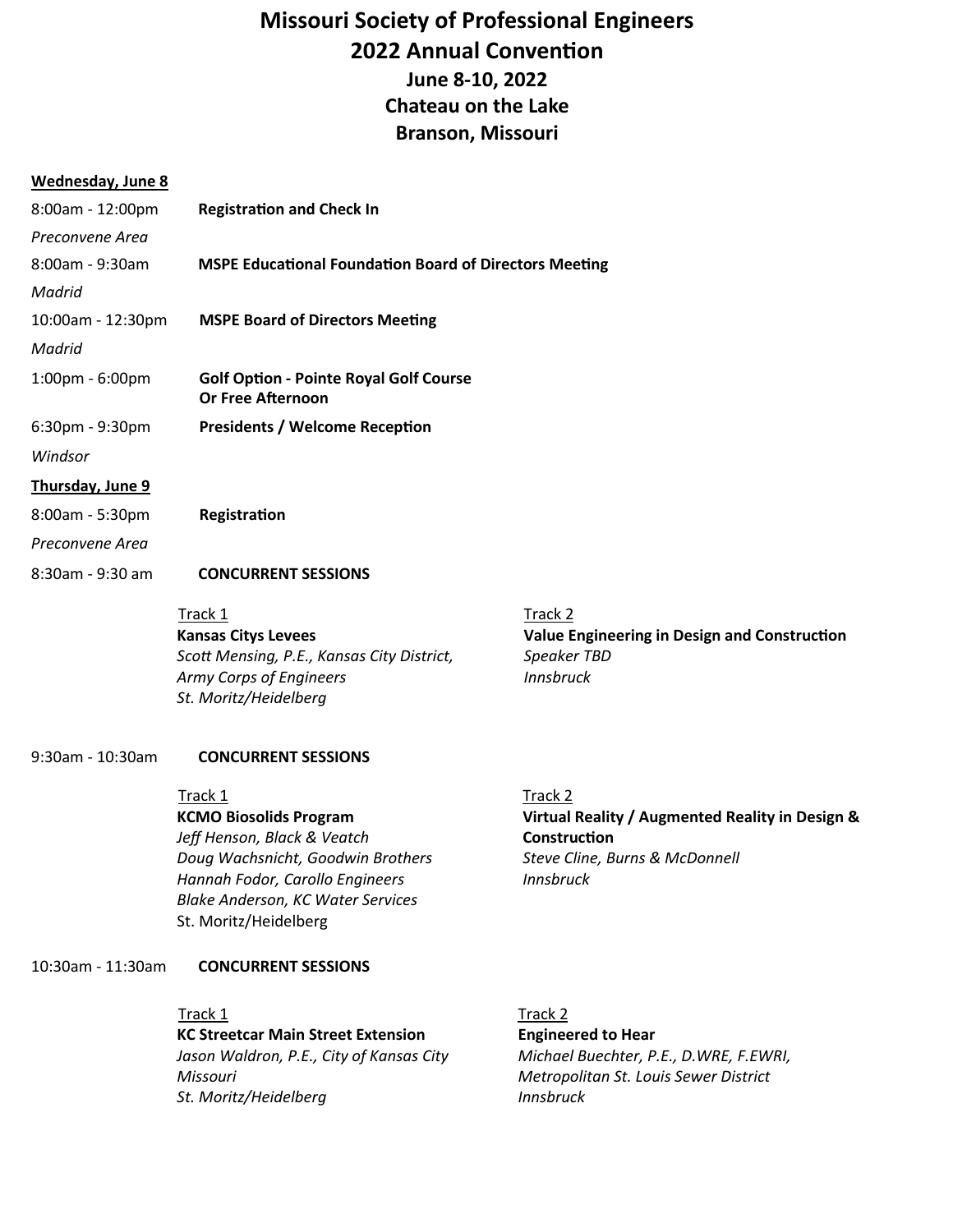| 11:45am - 1:00pm      | Lunch                                                                                                                                                                                                                  |
|-----------------------|------------------------------------------------------------------------------------------------------------------------------------------------------------------------------------------------------------------------|
| Windsor               | <b>Membership Meeting</b><br><b>Order of the Engineer</b><br><b>Incoming Presidents Address</b>                                                                                                                        |
| 1:30pm - 2:30pm       | <b>NSPE Update</b>                                                                                                                                                                                                     |
| St. Moritz/Heidelberg | Monika Schultz, CAE, NSPE Executive Director                                                                                                                                                                           |
| 2:30pm - 3:30pm       | Diversity, Equity and Inclusion in Today's Workplace                                                                                                                                                                   |
| St. Moritz/Heidelberg | Leon Harden, Burns & McDonnell                                                                                                                                                                                         |
| 3:30pm - 4:15pm       | <b>Practice Division Meetings</b>                                                                                                                                                                                      |
| St. Moritz/Heidelberg | <b>Professional Engineers in Construction (PEC)</b><br><b>Professional Engineers in Higher Education (PEHE)</b><br><b>Professional Engineers in Industry (PEI)</b><br><b>Professional Engineers in Government (PEG</b> |
| <b>Innsbruck</b>      | <b>Professional Engineers in Private Practice</b>                                                                                                                                                                      |
| 4:15pm - 5:00pm       | <b>Young Engineers Meeting</b>                                                                                                                                                                                         |
| Barcelona/Madrid      |                                                                                                                                                                                                                        |
| 6:30pm - 9:00 pm      | <b>Annual Banquet</b>                                                                                                                                                                                                  |
| Windsor               |                                                                                                                                                                                                                        |
| 9:00pm                | <b>Social Time</b>                                                                                                                                                                                                     |
|                       | Library Lounge & Patio (no outside alcohol or food allowed)                                                                                                                                                            |
| Friday, June 10       |                                                                                                                                                                                                                        |
| 8:00am - 9:00am       | <b>MSPE Advocacy</b>                                                                                                                                                                                                   |
| St. Moritz/Heidelberg | Travis Lowe, CAE, MSPE Executive Director<br>Mark Rhoads, MSPE Lobbyist                                                                                                                                                |
| 9:00am - 10:00am      | Legislative Panel - Missouri Issues Impacting Licensed Professional Engineers                                                                                                                                          |
| St. Moritz/Heidelberg | Representative Hannah Kelly, House Assistant Floor Leader                                                                                                                                                              |
| 10:00am - 11:00am     | <b>Closing Keynote Presentation: Live to Serve</b>                                                                                                                                                                     |
| St. Moritz/Heidelberg | <b>Rhett Laubach</b>                                                                                                                                                                                                   |
| 11:00am               | Adjourn                                                                                                                                                                                                                |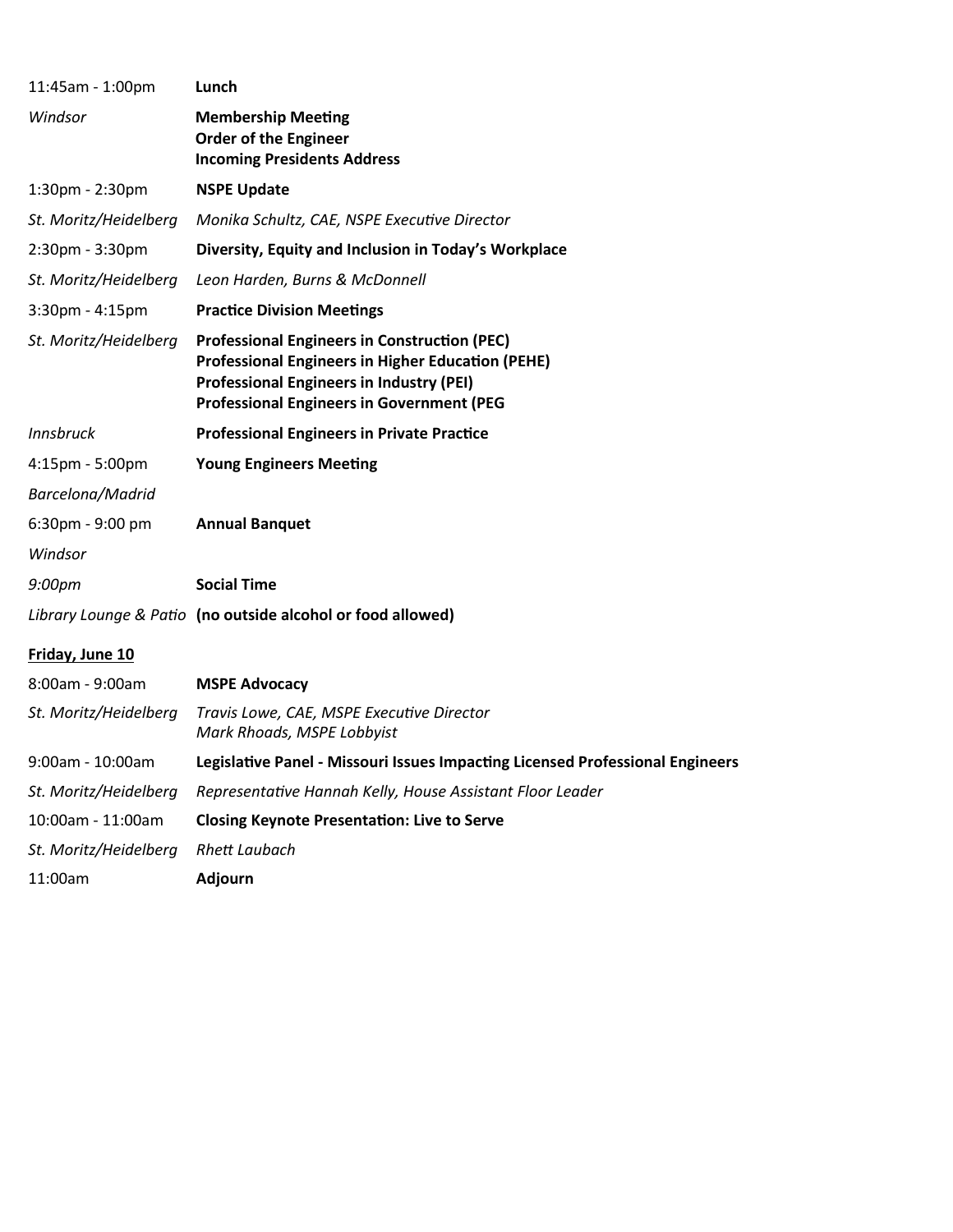### **HOTEL RESERVATIONS**

To make a room reservation for the 2022 Annual Convention, please [click here](http://bookings.ihotelier.com/bookings.jsp?groupID=3155452&hotelID=11529) or call 417-243-1720 (online only registration until April 14th due to system upgrade at the Chateau) and reference the group code **0622MSPE** to receive special rate of \$139.00 per night (single or double occupancy). Make your reservation before the cut-off date of May 8, 2022 at the Chateau on the Lake, 415 North State Highway 265, Branson, MO.

#### **REGISTRATION**

Full Convention Registration includes:

- Thursday Business Meetings
- Thursday Lunch Function
- Awards Banquet
- All Continuing Education Opportunities and PDH Documentation

Spouse/Guest Package includes:

- All Convention Social Events
- Awards Banquet
- Thursday Lunch Function

Kids Package Includes:

- Welcome Reception Wednesday Evening
- Kids Banquet on Thursday Evening
- Thursday Lunch Function

### **CANCELLATION POLICY**

Full registration, less a \$50.00 processing fee, will be refunded when cancellation is made via email notification email to Alison Connell at aconnell@mspe.org on or before May 25, 2022. No cancellations will be accepted after June 1st due to hotel guarantee deadlines.

#### **SPECIAL NEEDS/ACCOMMODATIONS**

We will make every effort to meet your special needs. Please contact Alison Connell at the MSPE office at aconnell@mspe.org to request special accommodations.

### **ORDER OF THE ENGINEER**

During the luncheon Thursday, and Order of the Engineer Ceremony will be conducted. Registration for this ceremony is included in this convention registration package. In general, the Order of the Engineer is another step in a PE's career where a commitment is made to perform engineering with dignity and an obligation to serve humanity. The symbol shall be a stainless steel ring to be worn on the little finger of the working hand. MSPE highly recommends joining the Order and participating in the ceremony if you are not already in the Order. More information is available at the Order's website: https://order-of-the-[engineer.org/](https://order-of-the-engineer.org/)

### **GOLF TOURNAMENT**

There is a golf option available this year on Wednesday, June 8th beginning at 1:00 p.m. at Pointe Royale Golf Course! The golf course is located at 142 Clubhouse Drive, Branson, MO 65616 and is a 7 minute drive (2.8 miles) from the Chateau on the Lake. The fee is \$90.00 per person. Be sure to sign up when you register for the conference as we have limited tee times reserved.

### **RECOMMENDED ATTIRE**

Meetings and social events: Resort wear/business casual suggested. Annual Banquet: Resort chic attire, business wear, sportscoats. Ties optional for men.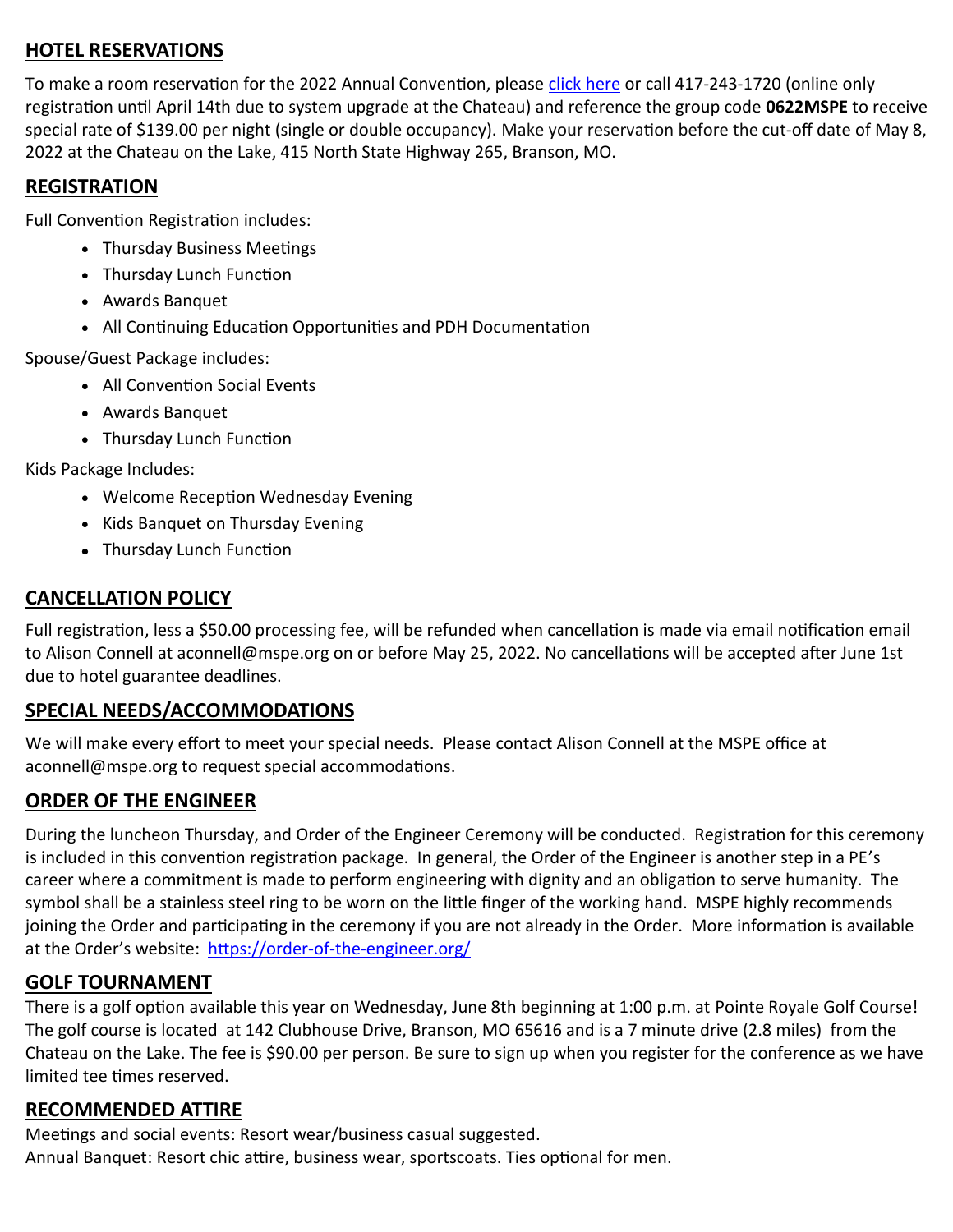

## **ORDER OF THE ENGINEER CEREMONY**

*Presented by the*

# Missouri Society of Professional Engineers

June 9, 2022, 11:45 a.m.

## Chateau on the Lake, Branson, MO

The Order of the Engineer is an independent organization whose purpose is to foster a feeling of pride in and dedication to the engineering profession. During the ceremony, each inductee makes a solemn obligation to uphold devotion to the standards and the dignity of the engineering profession. Prior inductees are also invited to renew their obligation.

The obligation is a creed similar to the oath attributed to Hippocrates that is commonly taken by medical graduates and which sets forth an ethical code. The obligation likewise contains parts of the canon of ethics of major engineering societies. **The Order promotes honesty and integrity, and recognizes that today's engineers are dependent on their predecessors for their skills.** A stainless steel ring is worn on the little finger of the working hand to symbolize acceptance of the obligation.

**MSPE/NSPE members who wear the ring help raise awareness of the concepts of licensure and professionalism.** This awareness is extended to recent engineering graduates, to non-MSPE/NSPE members, and to the general public. Promoting the Order of the Engineer provides an opportunity for NSPE and its state partners to grow membership. A strong membership base helps promote and protect the engineering license.

**You are invited to join in this important promotion of the licensed engineer.** Please register to take the oath to serve humanity by making the best use of earth's precious wealth!

| Please print your name as you would like it to appear on your certificate |                                                                                            |  |
|---------------------------------------------------------------------------|--------------------------------------------------------------------------------------------|--|
|                                                                           |                                                                                            |  |
|                                                                           |                                                                                            |  |
|                                                                           |                                                                                            |  |
| Ring Size (last finger on working hand):                                  |                                                                                            |  |
|                                                                           | Ring sizer available at: https://order-of-the-engineer.org/resources/ceremonial-materials/ |  |
|                                                                           | Date:                                                                                      |  |

#### **There is a one-time / lifetime fee of \$10 to participate.**

**Return this form and fee (fee may be paid online but form must be sent in) to the MSPE office by June 1 to:**

**MSPE 200 E. McCarty Street, Suite 200 Jefferson City, MO 65101 Fax: 785.233.2206 www.mspe.org**